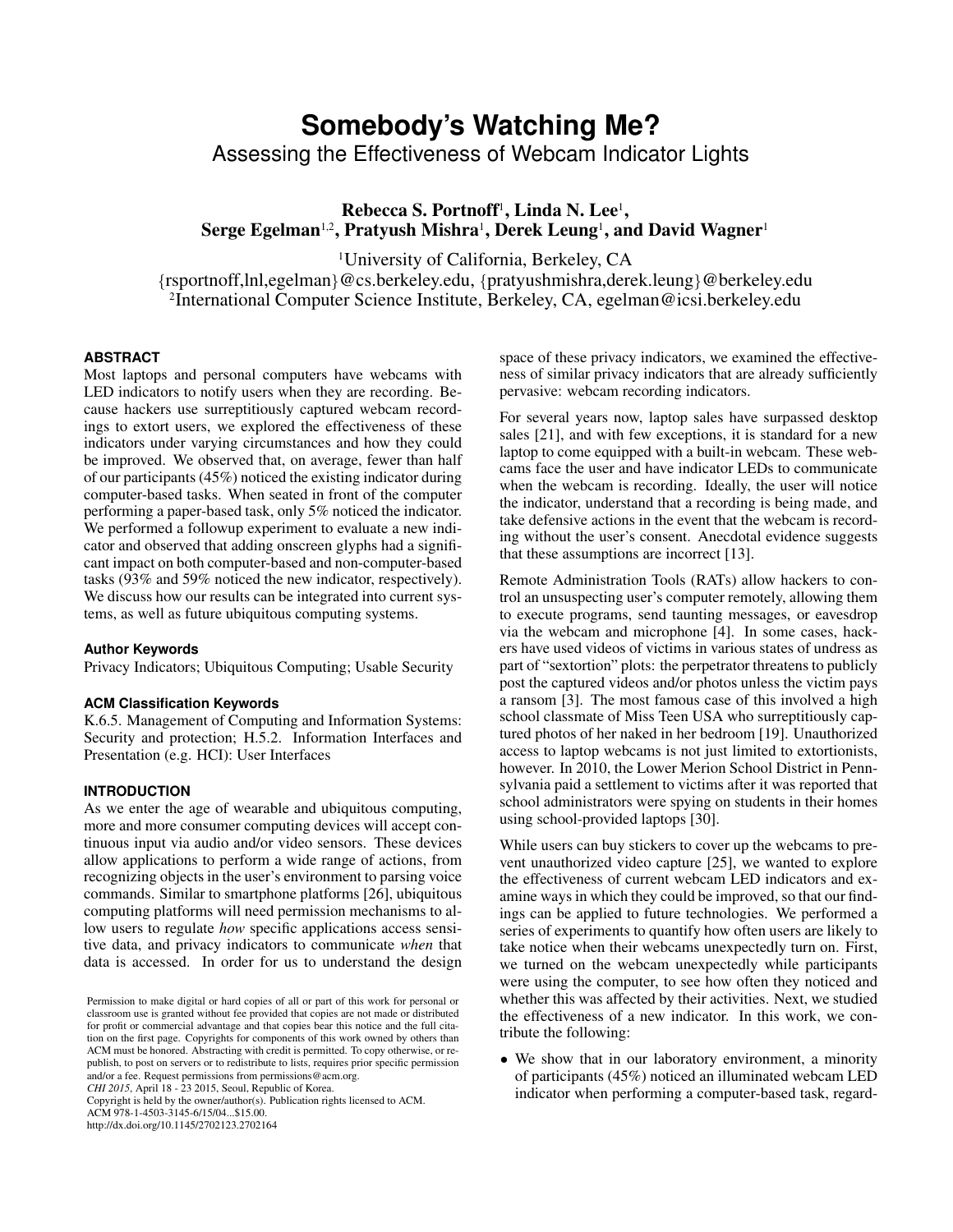less of what that task specifically was. When performing tasks not on the computer, but in its proximity, only 5% of participants noticed the webcam LED.

• We show that the use of full-screen glyphs significantly increases the likelihood that participants notice the webcam indicator: both when performing computer-based tasks (93%) and non-computer-based tasks (59%).

## **RELATED WORK**

In this section, we present related work on webcam indicator attacks, privacy/security indicator design and evaluation, and privacy considerations for ubiquitous computing.

## **Attacks on Webcam LEDs**

In order for users to notice and comprehend privacy indicators, they must be reliably present. Although our work assumes that webcam LEDs will reliably illuminate when a recording is being made, recent studies demonstrate that this assumption is not always correct. Most webcam LEDs are wired in the same logical connection as the webcam, so that the LED will turn on with the webcam. This varies from device to device, however, with some indicators controlled by software [\[34\]](#page-9-5). Nevertheless, because of this, many people incorrectly believe that it is not possible to disable the indicator without attacking the hardware.

Recent research, however, shows that an attacker can exploit software vulnerabilities to cause some of these indicators to malfunction. Broker *et al.* demonstrated an attack on webcam firmware that enables video capture without turning on the webcam LED on older versions of Mac laptops [\[9\]](#page-8-3). While these attacks are troubling, we assume that devices will eventually be designed so that indicators cannot be disabled; research on understanding whether the indicators are effective at communicating risk to users is still necessary.

#### **Indicators and Warnings**

Cranor discusses various evaluation criteria for indicators and warnings [\[16\]](#page-8-4), such as how an indicator interacts with other indicators, and whether users notice, understand, and follow its recommendations, both after first exposure and then repeated exposures. Other considerations include how warnings are displayed [\[23\]](#page-9-6), when they are displayed [\[24\]](#page-9-7), and how they make use of icons and signal words [\[2\]](#page-8-5).

Poorly designed indicators not only fail to communicate the appropriate message to users, but can have other unintended negative consequences, such as desensitization, habituation, or annoyance [\[39\]](#page-9-8). They can also create a false sense of security [\[10\]](#page-8-6). For example, when people notice the HTTPS lock icon (and they tend not to [\[40\]](#page-9-9)) they often incorrectly assume that it indicates a secure website, rather than a secure connection [\[29\]](#page-9-10). Users also do not change their behavior when this indicator is absent [\[38\]](#page-9-11). When designing privacy and security indicators, it is important to examine these potential pitfalls.

## **Privacy Concerns for Ubiquitous Sensing**

Wearable devices and ubiquitous sensing platforms are moving towards automated capture and access [\[1\]](#page-8-7). More and more often, people will interact with sensors while carrying out daily activities, from a myriad of sources and for a variety of reasons: "lifelogging" devices to record their daily lives [\[31,](#page-9-12) [18\]](#page-9-13), memory augmentation devices [\[14,](#page-8-8) [17,](#page-9-14) [32\]](#page-9-15), smart homes that optimize living conditions [\[12,](#page-8-9) [11,](#page-8-10) [22\]](#page-9-16), devices that create augmented reality environments [\[7,](#page-8-11) [6\]](#page-8-12), and even devices integrated into clothing [\[5\]](#page-8-13).

The ubiquitous capture and storage of information naturally raises concerns about the preservation of privacy [\[35\]](#page-9-17). Privacy in the field of ubiquitous computing relies on principles including notice, choice, and consent [\[33\]](#page-9-18). Certain privacy problems stem from poor feedback mechanisms [\[8,](#page-8-14) [20\]](#page-9-19): indicators failing to reliably inform people *when* they are being captured and *what* information is being saved.

Clearly, there is a critical need for effective privacy indicators that users will notice and understand. Research has suggested that notifications in a user's peripheral field of vision may be acceptable for certain cases [\[15\]](#page-8-15). It is not clear, however, whether this is an effective strategy for every or even most privacy and security notifications.

Although significant work has been done to explore privacy/security indicator designs, researchers have not yet focused specific attention on the ubiquitous webcam LED.

## **AWARENESS AND PERCEPTIONS**

To quantify the problem of "webcam spying," we first conducted an online survey. Our goal was to better understand whether people are likely to be at risk, their awareness of the danger, and how many claim to have already been victimized.

## **Methodology**

We recruited 500 participants on December 9th, 2013 via Amazon's Mechanical Turk. We restricted participants to those over 18 years old residing in the U.S. All participants stated that they owned a laptop or desktop computer with either an external or internal webcam. We asked questions about participants' webcam use and their understanding of the indicator LED. The questions fell into three categories:

- 1. *Behavior*: The types of participants' webcams and whether they obscure them when not in use.
- 2. *Risk Awareness*: Whether participants believe that webcam spying is possible.
- 3. *Victimization*: Whether participants have noticed the webcam LED previously come on against their wishes.

The entire survey took approximately 7 minutes to complete, upon which we compensated them \$1.

## **Results**

After removing 8 incomplete responses, our sample consisted of 492 participants (64% male and a median age range of 26- 30). Two researchers independently coded 1,476 open-ended responses (94.3% agreement), discussed any disagreements, and resolved them to reflect unanimous agreement.

#### *Behavior*

We asked laptop-owning participants whether they "always," "sometimes," or "never" close their laptop lids when not using it. We found that 45% reported "always" doing so,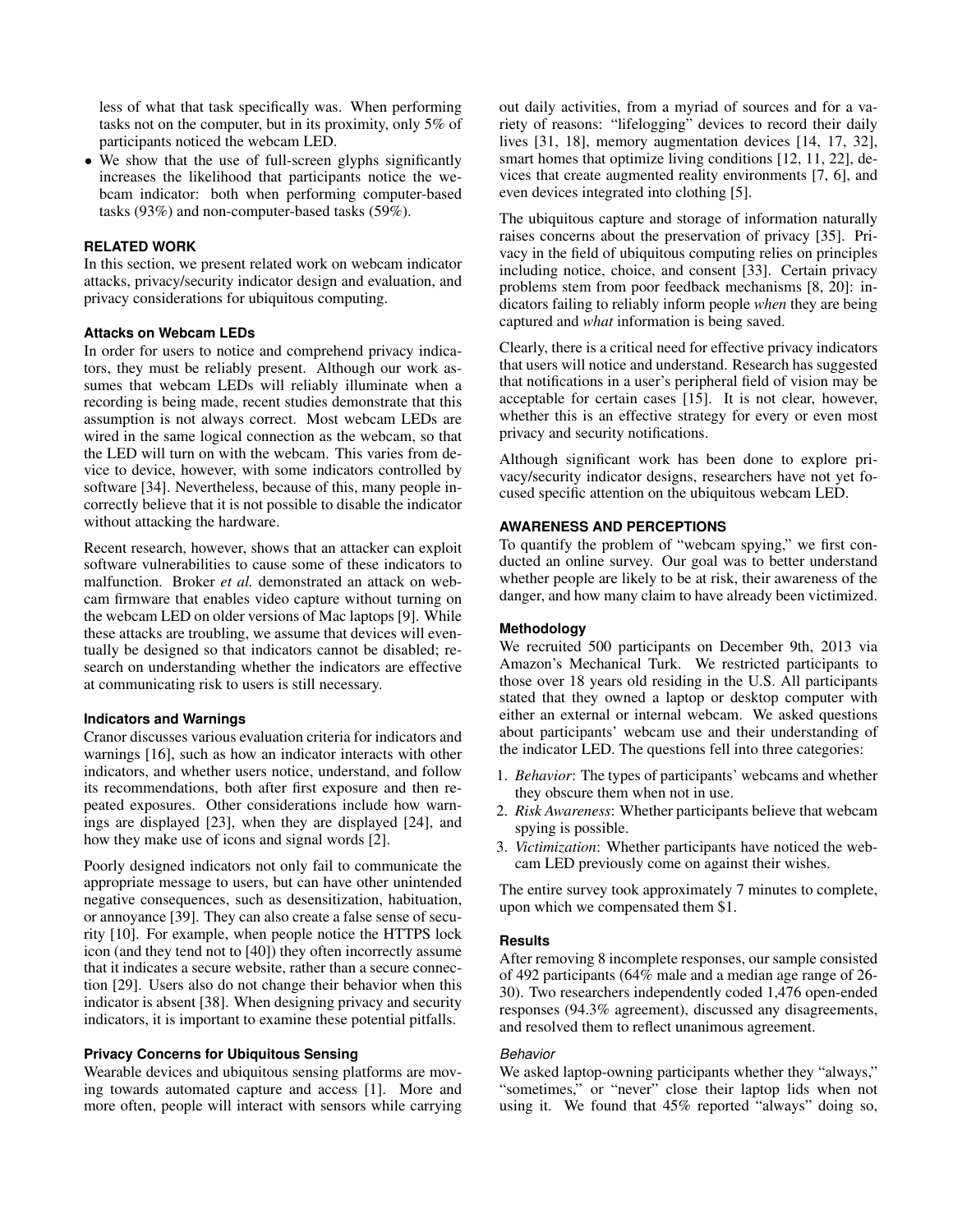whereas another 36% reported doing so "sometimes." We also asked whether participants were comfortable doing any of the following in front of an open laptop:

- Going to the restroom
- Eating meals
- Changing clothes
- Talking to friends
- Taking a shower

We found that 28% were comfortable using the restroom, 85% were comfortable eating meals, 41% were comfortable changing clothes, 80% were comfortable talking to a friend, and 18% were comfortable taking a shower. Because we previously subjected participants to questions regarding webcams before answering this question, these numbers are likely under-reported and therefore represent lower bounds. While we are not aware of any peer-reviewed literature on the matter, an industry-commissioned survey reports that 44% of respondents use their laptops in the bedroom and 8% in the bathroom [\[37\]](#page-9-20). Our data suggests that large groups of users practice behavior that puts them at risk of webcam spying.

## *Risk Awareness*

We asked participants whether they thought it would be possible for a hacker to spy on them through their webcam, and to indicate why or why not. We found that 13% did not think it would be possible, and 19% were unsure. The open-ended responses ranged in technical fluency, ranging from distrust of the notion of foolproof technologies to discussing how root access could allow an attacker to control a device.

#### *Victimization*

Nineteen participants reported that their webcam LED turned on when they were not using it. Almost all of them (18 of 19) believed this was normal behavior or just due to human error, while one participant was the victim of ransomware, stating:

*"I had contracted a virus on my laptop the FBI classifies as 'ransomware.' It tells you you cannot access your computer unless you wire money to an account, and it turns on the webcam to frighten people. I was surprised and very anxious, and I responded by covering my webcam with black electrical tape."* (P30)

Our survey showed that many people practice habits that increase their risk and that they are unaware of the danger. In the following section, we describe our empirical evaluation of the common webcam LED, in terms of the proportion of users who are likely to notice it when it unexpectedly illuminates, and whether this varies based on the task being performed.

## **LABORATORY EXPERIMENT**

We conducted a laboratory experiment to examine the extent to which people notice and understand current webcam LEDs, as well as the extent to which their activities impact the likelihood of noticing the LEDs. We explored this because an attacker with remote access to a victim's webcam would also be able to see what the victim is doing, and potentially use this information to increase attack effectiveness. In this section, we provide details of our methodology and results.

## **Methodology**

We conducted an experiment with 98 participants. All participants used Toshiba Tecra R850 laptops, which use a blue LED next to the webcam lens to indicate when the webcam is recording. We examined whether participants noticed the webcam LED turning on when performing a computer-based task, as well as a non-computer-based task within close proximity of the webcam (i.e., answering a written questionnaire).

## *Procedure*

We conducted each session in a laboratory space at our university that consisted of 36 laptops, in 6 rows, with cubicle walls separating each laptop. No more than 15 participants attended each session. We distanced each participant from every other participant by at least one desk, by only using every other laptop in each staggered row. Our goal was to prevent participants from viewing each other's laptops.

Upon arriving, participants sat down at laptops of their choosing, where consent forms were present. Once participants read and signed the consent forms, the researcher outlined participants' tasks and explained that the purpose of the study was to see how people perform various tasks on a computer. Again, the true purpose of the study was not revealed. Each session proceeded as follows:

- 1. Participants answered the 30-item Barratt Impulsiveness Scale [\[36\]](#page-9-21), which was used as a distraction to make them comfortable with the environment.
- 2. Participants performed one of four randomly-assigned computer-based tasks lasting 10-15 minutes. At some random point after 5 minutes, the webcam made a 10 second recording. Participants were prevented from advancing to the next task until at least 10 minutes had elapsed. There were four different types of computer-based tasks:
	- Reading: Participants read a provided passage [\[27\]](#page-9-22). We told them that they would be asked questions about the reading, so they should read it thoroughly.
	- Essay: Participants saw a previous year's SAT writing prompt. We told them to write an essay based on the prompt as part of a college or job application.
	- Game: Participants played the  $2048$  game.<sup>[1](#page-2-0)</sup> We instructed them to try to get as high a score as possible in 10-15 minutes.
	- Video: Participants watched a TED talk,<sup>[2](#page-2-1)</sup> which we told them they would be asked questions about.
- 3. Each participant took the Cognitive Reflection Test on a printed sheet of paper on the desk in front of the laptop [\[28\]](#page-9-23). At some random point after 60 seconds into the task, the webcam made a 10 second recording. Participants were prevented from advancing to the exit survey until at least 2 minutes had elapsed.
- 4. Each participant filled out an exit survey on the computer.
- 5. Upon completing the exit survey, we debriefed participants. We gave each participant a re-consent form, which would allow us to use the webcam video in our analysis, and paid them with \$35 debit cards.

<span id="page-2-0"></span><sup>1</sup> http://gabrielecirulli.github.io/2048/

<span id="page-2-1"></span> $^{2}$ https://www.youtube.com/embed/xMj\_P\_6H69g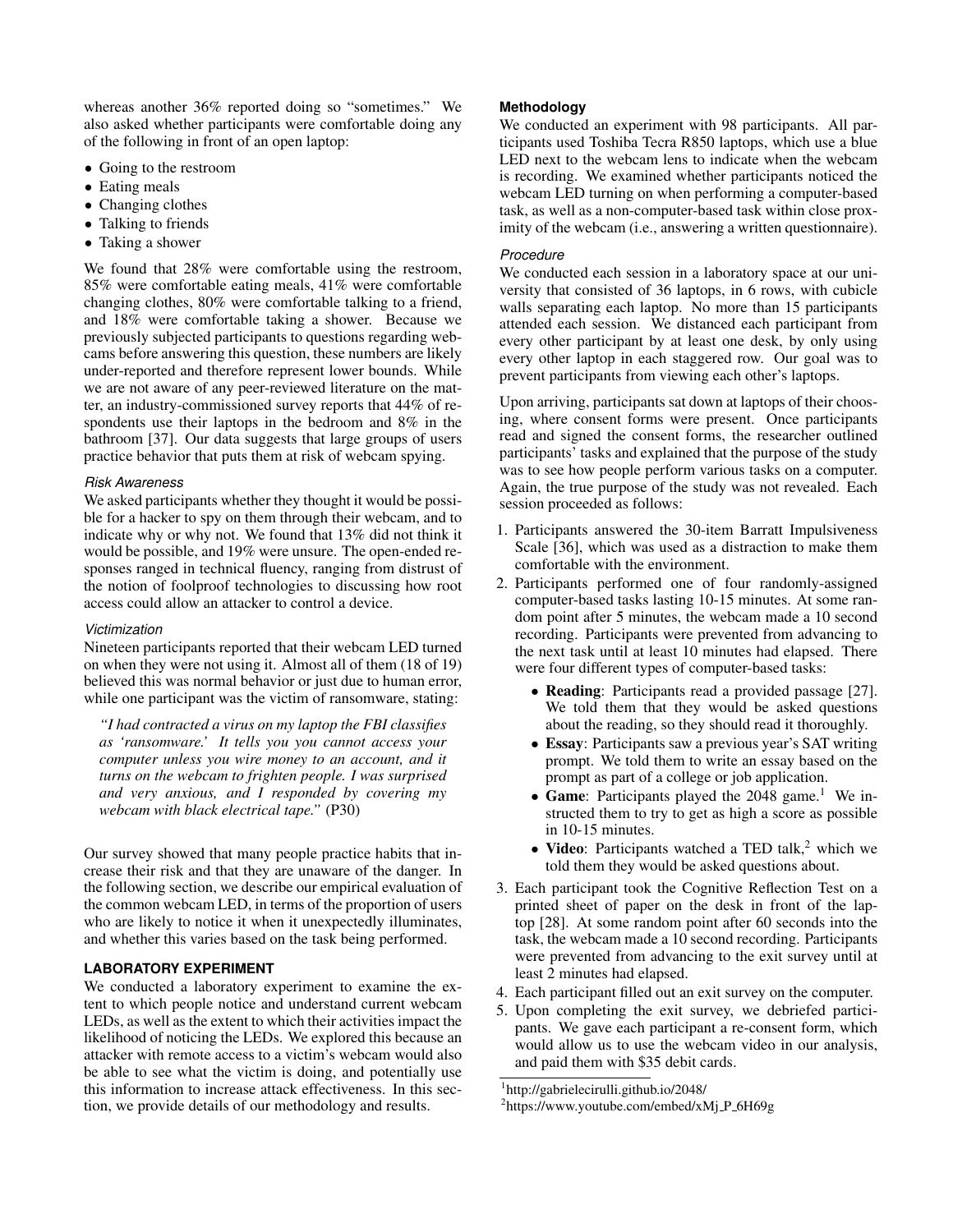|                      | Noticed light |                 |
|----------------------|---------------|-----------------|
| <b>Computer Task</b> |               | $27.6\%$ n = 98 |
| Reading              |               | $46.4\%$ n = 28 |
| Essay                |               | $25.0\%$ n = 28 |
| Game                 |               | $25.0\%$ n = 20 |
| Video                |               | 9.0\% $n = 22$  |
| <b>Written Task</b>  |               | $0\%$ $n = 98$  |

<span id="page-3-0"></span>

| Table 1. Unprompted responses: the number of participants who de- |  |  |  |
|-------------------------------------------------------------------|--|--|--|
| scribed noticing the webcam LED turn on during each task.         |  |  |  |

#### *Recruitment*

We placed an online recruitment advertisement on Craigslist in June of 2014, under the "writing/editing" jobs section for our city and surrounding cities. The advertisement stated that the study was about how people perform various tasks on a laptop. Those interested in participating filled out an online screening survey in which they provided information about their age, gender, laptop make and model, amount of time using their laptop, various ways they have used their laptop (social networking, video recording, playing games, making video calls, making online purchases), contact information, and availability. We screened out those who were under 18 years of age or who had a laptop that did not have a webcam.

We recruited 98 participants who showed up for sessions lasting 30-60 minutes. Of our 98 participants, 55 were female (56%), and ages ranged from 18 to 72 ( $\mu = 37.9, \sigma = 15.4$ ).

#### **Results**

Our primary goal was to assess the effectiveness of the webcam LED. We found that the majority of participants did not notice it turn on during either task, and many did not understand what it indicated, even when they did notice it. In this section, we provide details for whether participants noticed the webcam LED, our efforts to corroborate the self-reports using the captured videos, whether any of the computer-based task conditions influenced the participants to notice the webcam LED more or less, and participants' understanding of the purpose of the webcam LED.

#### *Noticing the Indicator*

We determined whether participants noticed the webcam LED through multiple exit survey questions. First, we asked them if anything unexpected had occurred as they completed the computer-based task and the written task. We used openended formats so as to not prime them (i.e., we made no mention of the webcam). We accepted responses that reported the webcam or the LED turning on as evidence that they noticed it. Only 27.6% (27 of 98) of participants reported noticing it during the computer-based task (Table [1\)](#page-3-0). No participants reported noticing the webcam LED during the written task.

On the next page of the exit survey, we asked participants which (if any) of the following occurred during the computerbased task, and then during the written task. For each participant, we randomized the order of the following options:

- The webcam began recording
- A light above the screen turned on
- The desktop background changed

|                      | Light turned on Recording |                 |                 |
|----------------------|---------------------------|-----------------|-----------------|
| <b>Computer Task</b> | 44.9%                     | $33.7\%$ n = 98 |                 |
| Reading              | 53.6%                     | $32.1\%$ n = 28 |                 |
| Essay                | 35.7%                     | $32.1\%$ n = 28 |                 |
| Game                 | $45.0\%$                  | $30.0\%$ n = 20 |                 |
| Video                | $45.5\%$                  |                 | $40.9\%$ n = 22 |
| <b>Written Task</b>  | $5.1\%$                   |                 | $5.1\%$ n = 98  |

Table 2. Prompted responses: the number of participants who selected either that the webcam LED turned on or the webcam began recording.

|                      | Made Eye Contact |                 |
|----------------------|------------------|-----------------|
| <b>Computer Task</b> |                  | $48.9\%$ n = 94 |
| Reading              |                  | $63.0\%$ n = 27 |
| Essay                |                  | $40.7\%$ n = 27 |
| Game                 |                  | $55.6\%$ n = 18 |
| Video                |                  | $36.4\%$ n = 22 |
| <b>Written Task</b>  |                  | $4.26\%$ n = 94 |

<span id="page-3-1"></span>Table 3. Participants observed making eye contact with the webcam.

- An unexpected sound played
- The screen flickered
- The computer rebooted
- None of the above

Once prompted, the rate at which participants reported noticing the light increased. During the computer-based task it increased to 44.9% (44 of 98), whereas during the written task, it increased from  $0\%$  to 5.1% (5 of 98).

To corroborate our exit survey data, we examined the webcam recordings. Four of our 98 participants declined to give us permission to use their recordings. Three researchers independently coded all 188 recordings (two per participant) to judge whether each participant made eye contact with the camera (i.e., an indication that they were looking at it), and if so, at what point in time during the 10 second recording. The researchers then resolved any disagreements, so that final codings were unanimous. Prior to achieving consensus, they disagreed on 26 instances (86.2% agreement).

Based on the recordings, 48.9% (46 of 94) of participants noticed the webcam LED during the computer-based task, and 4.26% (4 of 94) noticed it during the written task (Table [3\)](#page-3-1). During the computer-based task, of the 46 participants who we observed making eye contact with the webcam, all of them did so within the first four seconds; 71.7% (33 of 46) noticed it immediately (Figure [1\)](#page-4-0). During the written task, all four of them noticed within the first seven seconds.

Using our three different metrics (unprompted responses, prompted responses, and recordings), we concluded that 27%-49% of participants noticed the webcam LED during the computer-based task, whereas  $\leq 5\%$  noticed it during the written task. Since the recordings and prompted responses were similar, we did not consider the recordings further.

#### *Task Influence*

We examined the effects of participants' tasks on noticing the webcam LED. We analyzed differences between computerbased tasks and the written task (within-subjects), as well as between specific computer-based tasks (between-subjects).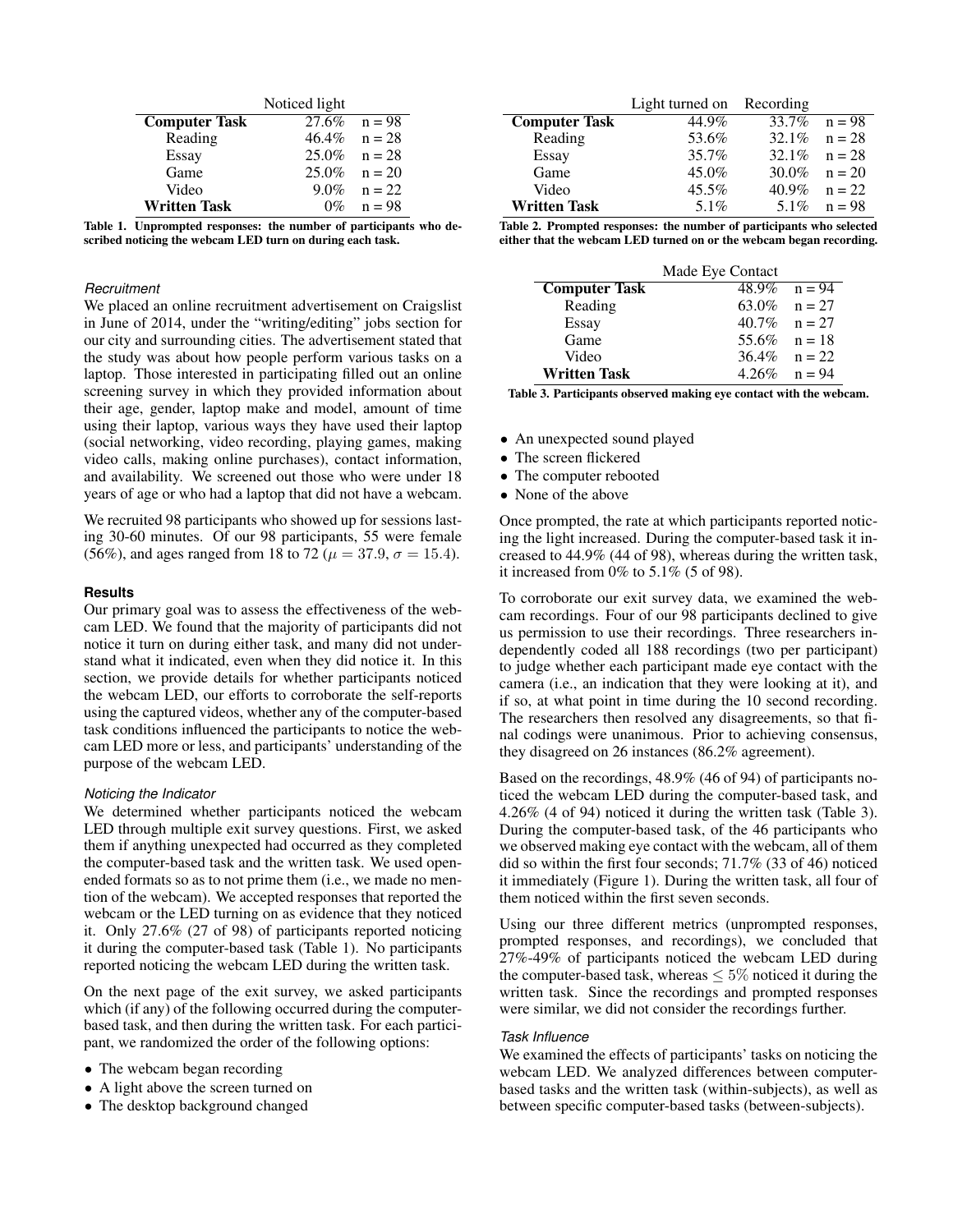

<span id="page-4-0"></span>Figure 1. Time into recording at which participants made eye contact.

We determined using McNemar's test that participants were significantly more likely to notice the indicators when performing the computer-based task, based on both the unprompted ( $p < 0.0001$ ;  $\chi^2 = 25.037$ ) and prompted ( $p <$ 0.0001;  $\chi^2$  = 33.5814) responses. Using either measure, we observed relatively large effect sizes ( $\phi_{unpromoted} = 0.505$ ,  $\phi_{prompted}$  = 0.585), which indicates that participants were more likely to notice the webcam LED while performing a task on the computer, rather than merely in its proximity.

When it came to differences between specific computer-based tasks, we did not observe statistically significant results when examining both unprompted ( $\chi^2(3) = 5.917, p < 0.116$ ) and prompted  $(\chi^2(3) = 1.000, p < 0.8013)$  responses. Thus, we conclude that the specific computer-based tasks that we evaluated had no observable effect on whether participants noticed the indicator.

#### *Understanding the Webcam LED*

We examined whether participants understood that the blue webcam LED indicated that the webcam was recording by observing their responses to the multiple-choice prompting question. For the computer-based task, we found that 45.5% (20 of 44) of the participants who reported noticing a light above the screen *only* reported the light, and not also that the webcam recorded them. For the written task, this rate was 40.0%. While it is impossible to conclude with certainty without directly asking the question, these results may suggest a comprehension problem with the webcam LED: even when the participants did notice the webcam LED turning on, up to 45.5% of them may not have understood what it meant. Alternately, it is possible that they did not know that they could select multiple options (despite the question instructions allowing them to do so), and therefore selected the first one that applied, without reading the other possibilities.

The results of our experiment demonstrate that the webcam LED needs to be more noticeable, and potentially more understandable. In the following section, we describe a followup experiment to test a possible alternative indicator: a fullscreen flashing translucent camera glyph.

#### **MITIGATION**

We created a new mitigation whereby every time the webcam turned on, a full-screen red translucent camera glyph appeared in the center of the screen and blinked three times



<span id="page-4-1"></span>Figure 2. Full screen image of the red camera glyph.

(Figure [2\)](#page-4-1). The glyph then shrunk into the upper right hand corner where it continued blinking once per second. In total, the red translucent camera glyph blinked for 10 seconds (3 seconds full screen, and 7 seconds in the upper right hand corner). We intentionally made the glyph translucent so that it would not occlude other items on the screen (to account for the case when the user is expecting the webcam to be on).

## **Methodology**

We randomly assigned participants to one of two betweensubjects conditions, which varied based on the webcam indicator shown: *control* group participants viewed the blue webcam LED, whereas *experimental* group participants additionally viewed the red camera glyph described at the beginning of this section (Figure [2\)](#page-4-1).

Our followup experiment followed the same protocol as our initial laboratory experiment, with a few exceptions. Given the lack of noticeable effect of different computer-based tasks on participants noticing the webcam LED, we focused on just the video task. Additionally, given that self-reported noticing of the webcam LED was found to be reliable, we chose not to save webcam recordings of participants.

We recruited 81 participants in the exact same manner as our first experiment. In total, 46 were female, and ages ranged from 18 to 65 ( $\mu = 33.7$ ,  $\sigma = 13.1$ ). Of the 81 participants, 37 were randomly assigned to the control group. We observed no statistically significant demographic differences between participants in the control and experimental groups.

## **Results**

We found that using the red camera glyph substantially increased the rate at which participants reported noticing the indicator. We also found that their understanding of what the warning indicated diminished, but not by a statistically significant amount. In this section, we compare the rates at which test group and control group participants noticed and understood the meanings of their respective indicators.

#### *Noticing the Red Camera Glyph*

We asked participants whether anything unexpected had occurred during the computer-based task or the written task. We accepted any statement that reported the webcam turning on or the red camera glyph appearing as evidence that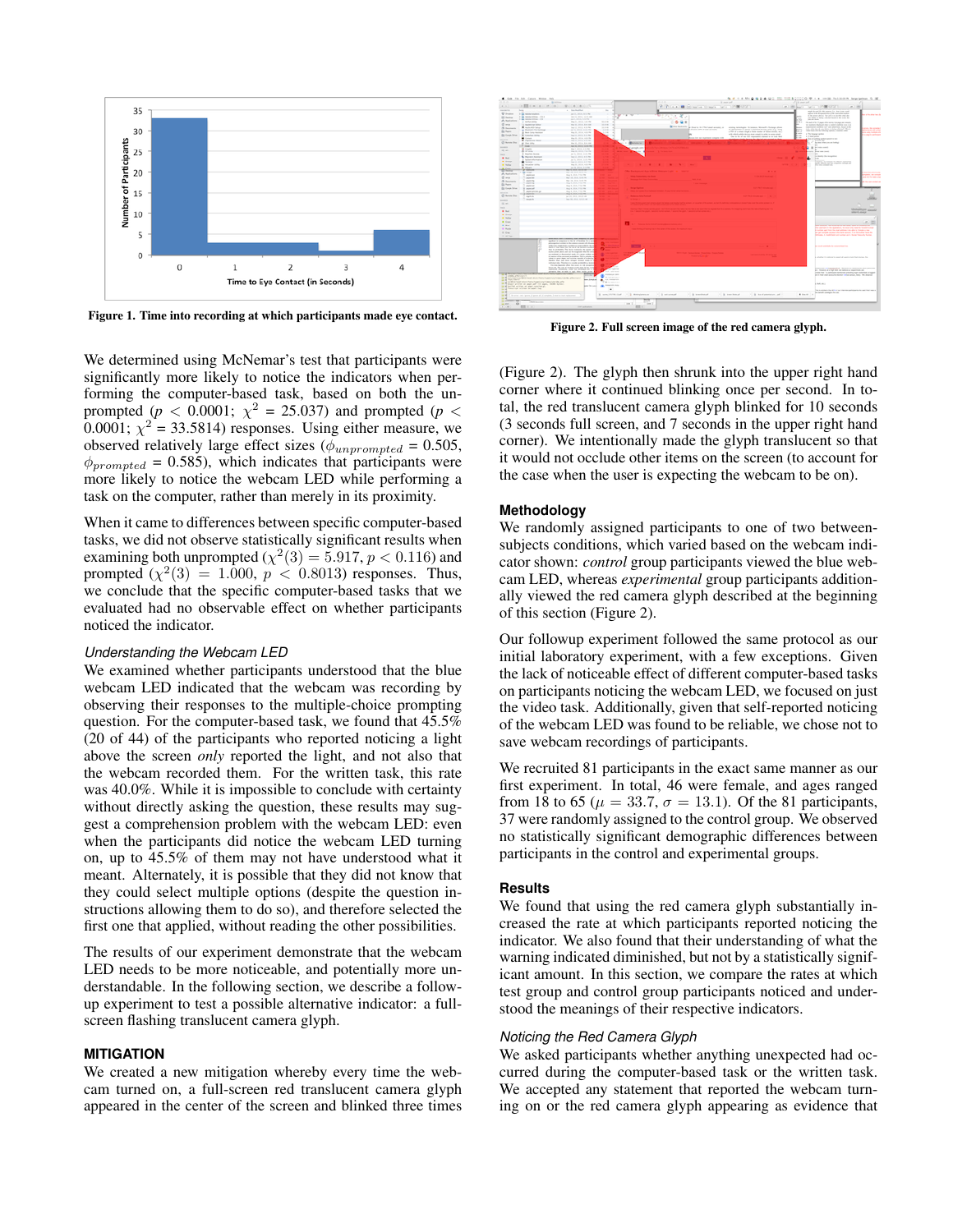|                      | Noticed  |          |  |
|----------------------|----------|----------|--|
| <b>Computer Task</b> |          |          |  |
| Experimental         | 65.9%    | $n = 44$ |  |
| Control              | $16.2\%$ | $n = 37$ |  |
| <b>Written Task</b>  |          |          |  |
| Experimental         | $40.9\%$ | $n = 44$ |  |
| Control              | 2.7%     | $n = 37$ |  |

<span id="page-5-0"></span>Table 4. Unprompted responses: the number of participants who described noticing the indicator appear/turn on.

|                      |          | Indicator Recording |          |
|----------------------|----------|---------------------|----------|
| <b>Computer Task</b> |          |                     |          |
| Experimental         | 93.2%    | 25.0%               | $n = 44$ |
| Control              | $40.5\%$ | 37.8%               | $n = 37$ |
| <b>Written Task</b>  |          |                     |          |
| Experimental         | 59.1%    | 18.2%               | $n = 44$ |
| Control              | 5.41%    | 5.41%               | $n = 37$ |

<span id="page-5-1"></span>Table 5. Prompted responses: number of participants who selected either that the indicator appeared or that the webcam began recording.

they noticed the red camera glyph. We observed that 65.9% (29 of 44) of participants in the experimental group reported noticing the camera glyph appear (Table [4\)](#page-5-0). In contrast, only 16.2% (6 of 37) of control group participants reported noticing the webcam LED. This difference is statistically significant ( $p < 0.0001$ ; two-tailed Fisher's exact test), with a very large effect size ( $\phi = 0.500$ ).

When asked the same question for the written task, over 40% of the experimental group participants reported noticing the red camera glyph, whereas only one participant in the control group reported noticing the webcam LED turn on (see Table [4\)](#page-5-0). This difference was also statistically significant  $(p < 0.0001$ ; two-tailed Fisher's exact test), with a very large effect size ( $\phi = 0.449$ ).

When prompted, participants saw the same seven options as in the first laboratory experiment, but with an added option: "a red camera image appeared on the screen." When prompted, 93.2% (41 of 44) of experimental group participants reported noticing the red camera glyph during the computer-based task (Table [5\)](#page-5-1). For the control group, fewer than half reported noticing the webcam LED. This difference was statistically significant ( $p < 0.0001$ ; two-tailed Fisher's exact test), with a very large effect size ( $\phi = 0.568$ ).

When asked the same question for the written task, over half of our participants in the experimental group reported noticing the red camera glyph, whereas only two control group participants reported noticing the webcam LED turn on (Table [5\)](#page-5-1). This difference was statistically significant  $(p < 0.0001$ ; two-tailed Fisher's exact test), with a very large effect size ( $\phi = 0.562$ ).

We used McNemar's test to determine that participants were significantly more likely to notice the red camera glyph when performing the computer-based task than the written task, based on both the unprompted ( $p = 0.0003$ ;  $\chi^2 = 13.067$ ) and prompted ( $p = 0.0026$ ;  $\chi^2 = 9.091$ ) responses. Using either measure, we observed relatively large effect sizes  $(\phi_{unprompted} = 0.402, \phi_{prompted} = 0.335)$ , which indicates

that participants were more likely to notice the red camera glyph while performing a task on the computer, rather than merely in its proximity.

In all cases, the rate at which participants noticed the indicator was significantly better when viewing the red camera glyph than when viewing the standard webcam LED.

## *Understanding the Red Camera Glyph*

We were curious to see whether or not using the red camera glyph as the indicator vs. the webcam LED changed the rate at which participants understood that the webcam was recording. When looking at the unprompted responses for the test group, of the participants who noticed the glyph, but did not explicitly state it was a camera, most reported seeing some combination of red blocks, shapes and symbols:

*"[I saw] a few red arrows or shapes flashed on the screen."* (P2)

## *"[I saw] flashes of a faint red arrow across the screen."* (P3)

*"...a couple red flashing symbols appeared on the screen."* (P19)

We found that  $25.0\%$  (11 of 44) of experimental group participants reported that the webcam began recording during the computer-based task, compared to 37.8% (14 of 37) of participants in the control group (Table 5). For the written task, the corresponding rates were  $18.2\%$  (8 of 44) and  $5.41\%$  (2 of 37), respectively.

In both cases, the difference was not statistically significant:  $(p = 0.236$ , two-tailed Fisher's exact test) and  $(p = 0.101)$ , two-tailed Fisher's exact test) for the computer-based task and written task, respectively. These results seem to indicate that the number of participants who understood our warning mechanism was essentially the same as the number that understood the standard webcam LED.

The results of our experiment demonstrate that our red camera glyph indicator significantly outperformed the standard webcam LED in terms of participants' rate of noticing the indicator, with similar comprehension rates. In the next section, we analyze the results of our exit survey to see whether any correlations can be found between participants' previous experiences noticing their personal webcam turning on unexpectedly, and noticing the indicator in our experiments.

## **EXIT SURVEY**

In this section, we examine participants' previous experiences with having their personal webcams turn on unexpectedly, their security and privacy concerns, and their security behavior regarding their webcams, as gathered from our exit survey.

## **Experienced Webcam Turning on Unexpectedly**

Of the 179 participants from our two lab experiments, 13.4% (24 of 179) had experienced a webcam turn on unexpectedly some time in the past (i.e., prior to this study), 79.9% (143 of 179) had not, and the remaining 6.70% (12 of 179) were unsure if this had ever happened.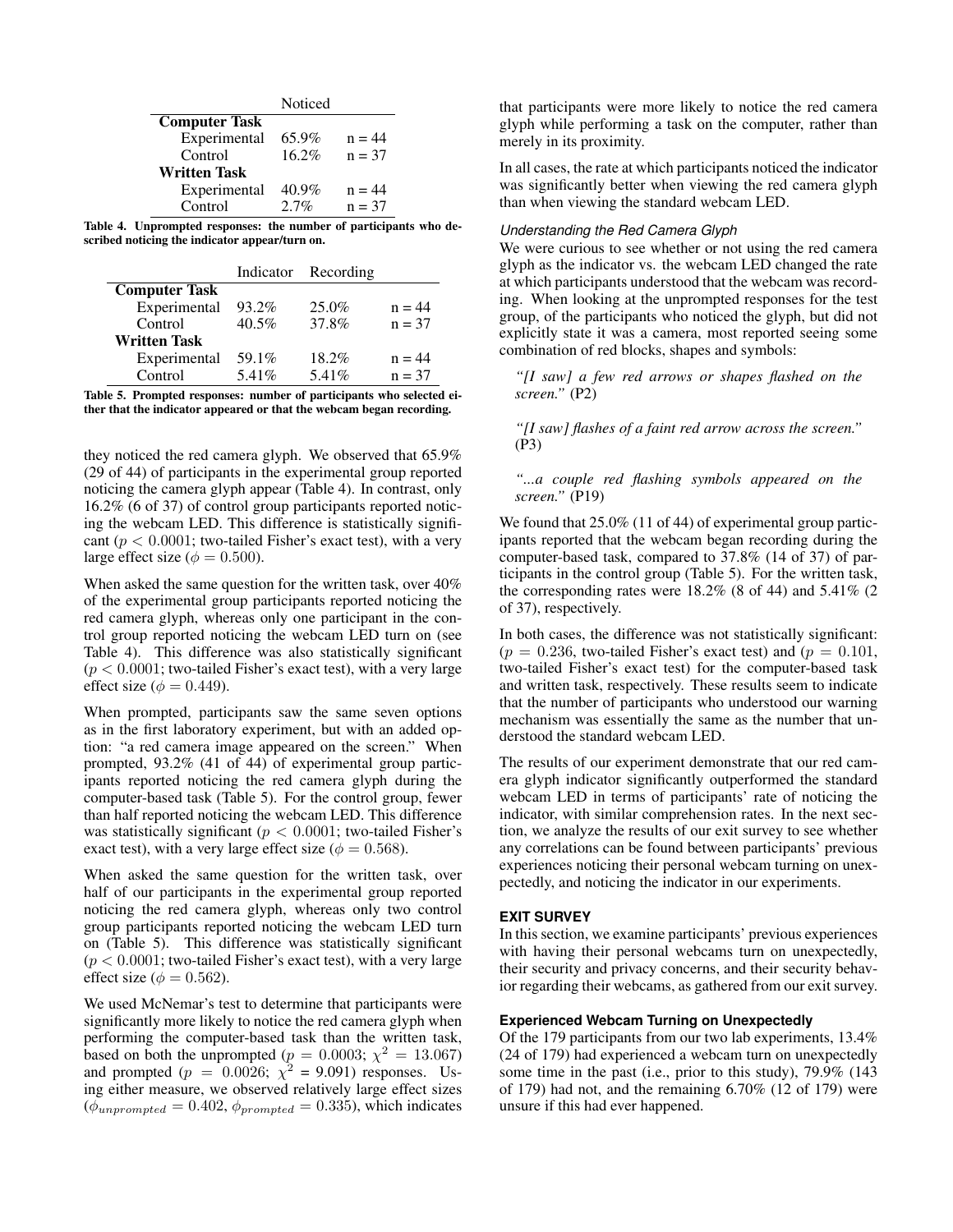We compared participants' prior experiences with their behaviors in the laboratory, excluding those who were unsure whether their webcams had ever turned on unexpectedly. Of the 24 who claimed to have experienced it in the past, when prompted, 20.8% (5 of 24) reported noticing the indicator during the computer-based task; of the 143 who had not experienced it, 56.6% (81 of 143) reported the same. This difference was statistically significant ( $p < 0.0025$ ; two-tailed Fisher's exact test) with a medium effect size ( $\phi = 0.251$ ). For the written task, 8.33% (2 of 24) reported noticing the indicator; of the 143, 16.8% (24 of 143) reported the same. However, this difference was not statistically significant.

In other words, for the computer-based task, it seems that those who had prior experiences with webcams turning on unexpectedly were *less* likely to notice it happen in the laboratory, which seems counterintuitive. It seems likely that some other confounding factor is in effect here. It could be the case that previous victims have become accustomed to the protection their personal security measures provide, and as a result do not pay as much attention to the webcam indicator. We found that 29.2% (7 of 24) of participants who have previously noticed their webcams turn on unexpectedly claim to now cover the camera lens of their home computer/laptop when not in use, as compared to 9.79% (14 of 143) of those who have not. The difference was statistically significant  $(p = 0.0157$ , two-tailed Fisher's exact test) with a medium effect size ( $\phi = 0.2050$ ), though this effect may not be statistically significant upon correcting for multiple testing (e.g., using the Bonferroni correction).

## **Security/Privacy Concerns**

When asked to state any and all possible consequences if the webcam on their home computer/laptop unexpectedly recorded them and the video became public, most participants offered multiple responses. The most frequent response was "violation of privacy." As one participant poignantly stated:

*"I would look foolish, I'm sure. People would see me at my best and at my worst. They would see my daughter and husband when they weren't expecting it. They would see us in our most intimate moments. I would be devastated that our privacy was violated so completely. It would be like someone broke into our home and stole our secrets."* (P90)

Many participants stated concern over intimate moments being made public:

*"There would be a sex video online somewhere, I would be seen completely naked from changing out of the shower, or I would be sleeping in my bed."* (P127)

*"I'd feel really violated, I mean sometimes I'm sitting in front of my computer naked, or smoking weed, and I'd be really uncomfortable with video like that becoming public."* (P150)

*"The camera might... record me masturbating."* (P156)

*"I live in a studio with my boyfriend, so the video might end up on a porn site."* (P188)

A smaller subset of participants were more worried about what other data/information a hacker might be able to gain access to while spying on them:

*"Not sure. Possibly home burglary because they can see what's in the house."* (P10)

*"...identity theft or loss of money."* (P34)

*"I'm more concerned about this being a warning sign that someone has access to all the information on my computer..."* (P51)

## **Security Behavior**

When asked to state what participants would do if the webcam on their home computer/laptop began recording unexpectedly, the most frequent response was "cover the camera lens," followed closely by "seek outside help." Almost every participant stated that they would try some way to "fix" the problem, even if they could not state exactly what steps they would take:

*"I would try to determine the cause of the unexpected recording and then take measures to prevent it from happening in the future."* (P21)

*"I would investigate and see if I could stop [it]..."* (P78)

*"I would try to figure out how to stop it from doing it and try to figure out how to not let that happen again."* (P188)

Some participants stated they would resort to more extreme measures:

*"Scan, and if necessary, bomb the harddrive."* (P17)

*"Disconnect it when not in use, possibly destroy it."* (P44)

*"Throw it out the window..."* (P63)

It is clear to see from these responses that participants value their security and privacy, and are troubled by the thought of someone watching them without their permission.

## **LIMITATIONS**

After completing our experiments, we realized that by not randomizing the order in which the computer task versus the written task was performed, we could not guarantee that there was no learning or habituation effect. Although this was an unfortunate oversight, we found that for everything but the mitigation experimental group, it had no observable effect on our results. We performed Phi correlations between the rates of noticing the indicators between the two tasks and found no statistically significant correlations for the first laboratory experiment ( $p < 0.49$ ,  $\phi = 0.07$ ) or for the followup mitigation experiment in the control group ( $p < 0.083$ , and  $\phi = 0.29$ ). For the experimental group (i.e., the red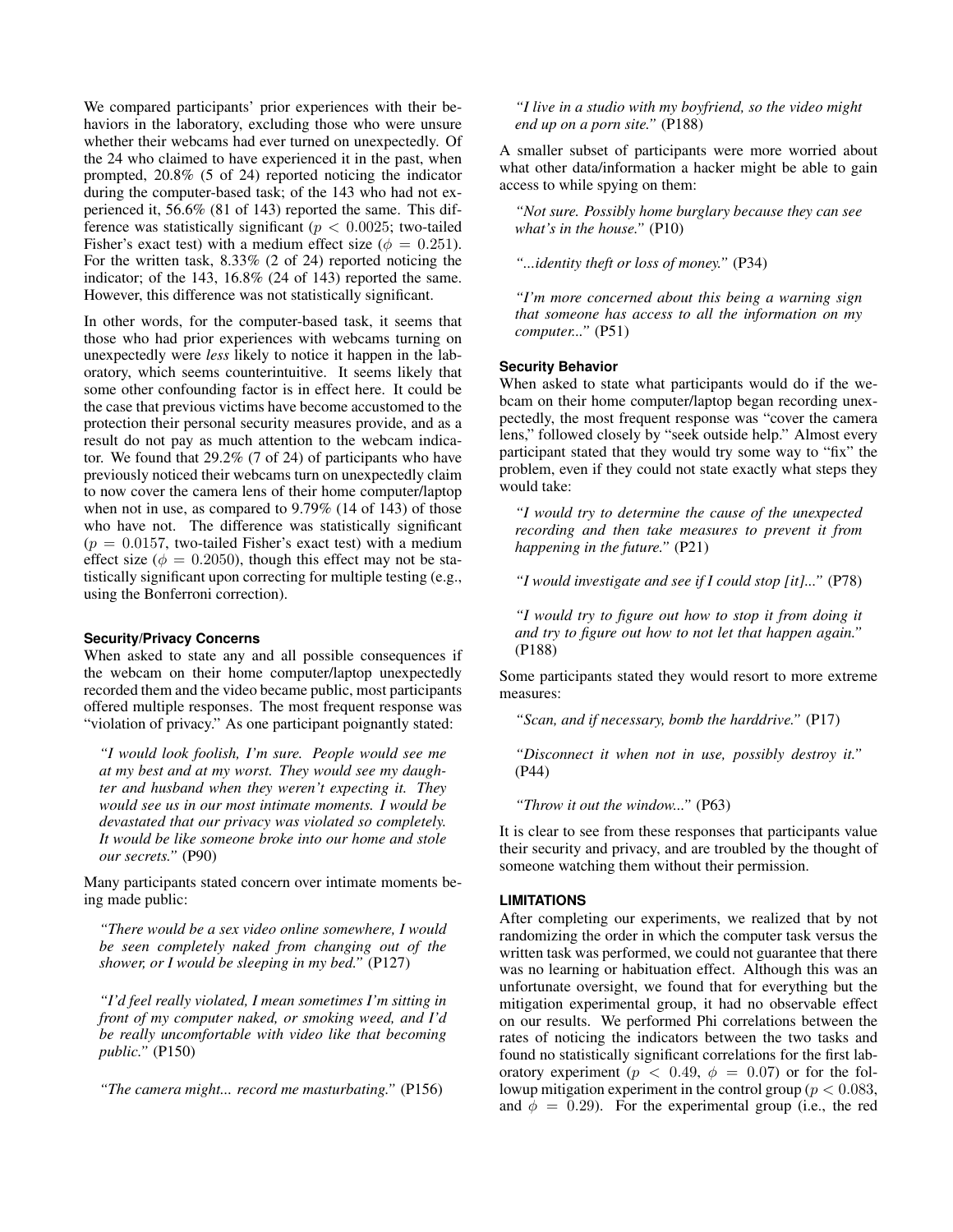camera glyph), we found a potentially significant correlation  $(p < 0.029, \phi = 0.33)$ , though upon correcting for multiple testing, it is unlikely to remain statistically significant. Given these results, there is no evidence to suggest that this oversight impacted our conclusion regarding the utility of the webcam LED as a warning mechanism, or the improvement gained by the red glyph.

## **DISCUSSION**

In this section, we discuss the space of future mitigation research as we see it, as well as more sophisticated attacks.

#### **Mitigations**

While we found the red camera glyph, taken as a whole, to be significantly more effective than the status quo, it is by no means the only solution (or necessarily the best). More work is needed to show how each change contributed individually, as the red camera glyph differed in size, color, and movement, as compared to the existing webcam LED. More broadly speaking, more work is needed to explore other potential design improvements. We see two main categories of study which remain to be explored in regard to webcam indicators, as well as privacy indicators in general:

- 1. Designing indicators that users will notice
- 2. Improving user understanding of the indicators

#### *Noticeable Indicators*

We see two main classes of potential indicators for the webcam, namely hardware-based and software-based indicators. Hardware-based solutions are preferable, as they prevent a hacker who has used a root exploit to gain control of the machine from accessing the webcam without triggering the indicator. Existing webcam LED indicators are typically implemented in hardware. For our experiments, we implemented the red camera glyph in software, which means that an attacker with root access could disable it. Any real-life implementation of the red camera glyph as an indicator would need to be implemented in hardware, like the standard webcam LED currently is.

One natural way to expand on the current webcam LED is to have it flash/blink, rather than hold steady. The most basic set up would be to have the webcam LED blinking constantly throughout the duration of the recording, though this might be distracting or irritating for users. Alternatively, the LED could blink when the webcam is first turned on, in order to draw the user's attention to it immediately, and after some amount of time, it could return to a steady light. The LED could also blink intermittently throughout the recording; this might be useful in drawing the user's attention to the LED even when the user did not initially notice it.

In a pilot experiment, we explored whether simply blinking the webcam LED would be sufficient. While blinking the LED did not yield significantly improved results over the control condition, that may have been because the frequency of blinking was only 0.5 Hz. We were not able to increase this speed due to hardware limitations. It seems possible that with a faster blinking speed, more users might notice the LED.

Exploring a larger variety of computer-based tasks could also be worthwhile. Determining whether users are more likely to notice the webcam indicator when performing tasks that are menial and/or automatic vs. active and require conscious attention could allow researchers to design indicators that have a varying signal size based on task. For example, if the webcam turned on while the user was performing a menial or automatic task, the indicator signal would be smaller; if it turned on while the user was performing a task requiring conscious attention and focus, the signal would be larger.

Another challenge is to to help users notice the indicator when they are not using their computers, but are in the same room as their computers. This challenge is especially important because it includes the scenario of when a person is in a compromising or intimate situation. A brighter webcam LED might help in this circumstance (e.g., a flash LED). Using an audio signal could also be helpful in this scenario, although not for people who regularly leave their headphones plugged in, mute their computer, or have hearing problems.

#### *Improving Understanding*

It is critically important for people to comprehend what the warning signal means: without understanding, the indicator is useless. One possibility for improving comprehension would be to display a one-time-only explanation of the warning that appears the first time a person uses the webcam, and never again. This solution would not be dependent on a user's prior knowledge. However, it is unclear whether or not users would actually pay attention to the explanation. Given that current users are not used to a message appearing when they turn their webcams on, it is possible that users may automatically close it without paying attention, or even believe the message indicates the presence of malware on their machine.

Over time, people may come to learn the meaning of a new indicator such as our red camera glyph, simply because it always appears each time the webcam is in use. However, even time and experience are not a perfect solution: people have used the presence of a light as an indicator that video is recording for ages, and yet people still have confusion as to what exactly the webcam LED indicates. One possible alternative is to change the form of the webcam LED light; rather than having a small circle of light, the LED could be designed to emit light in the shape of a video camera. It is possible that the combination of the traditional LED light and the video camera shape could fix what time and experience have not.

#### **Sophisticated Attacks**

There are a number of ways in which attackers could attempt to spy on users through their webcams without the users realizing. One natural method would be to distract users from looking in the direction of the webcam LED when the webcam turns on, possibly by drawing their eye to somewhere else on the screen with a pop-up or some other distraction. Other techniques could use social engineering: an attacker could implement a false webcam driver update message that appears whenever he turns on the victim's webcam. The intention of the message would be to lull the user into a false sense of security, so even if she notices that the webcam is on and recording, she believes it is part of the update process.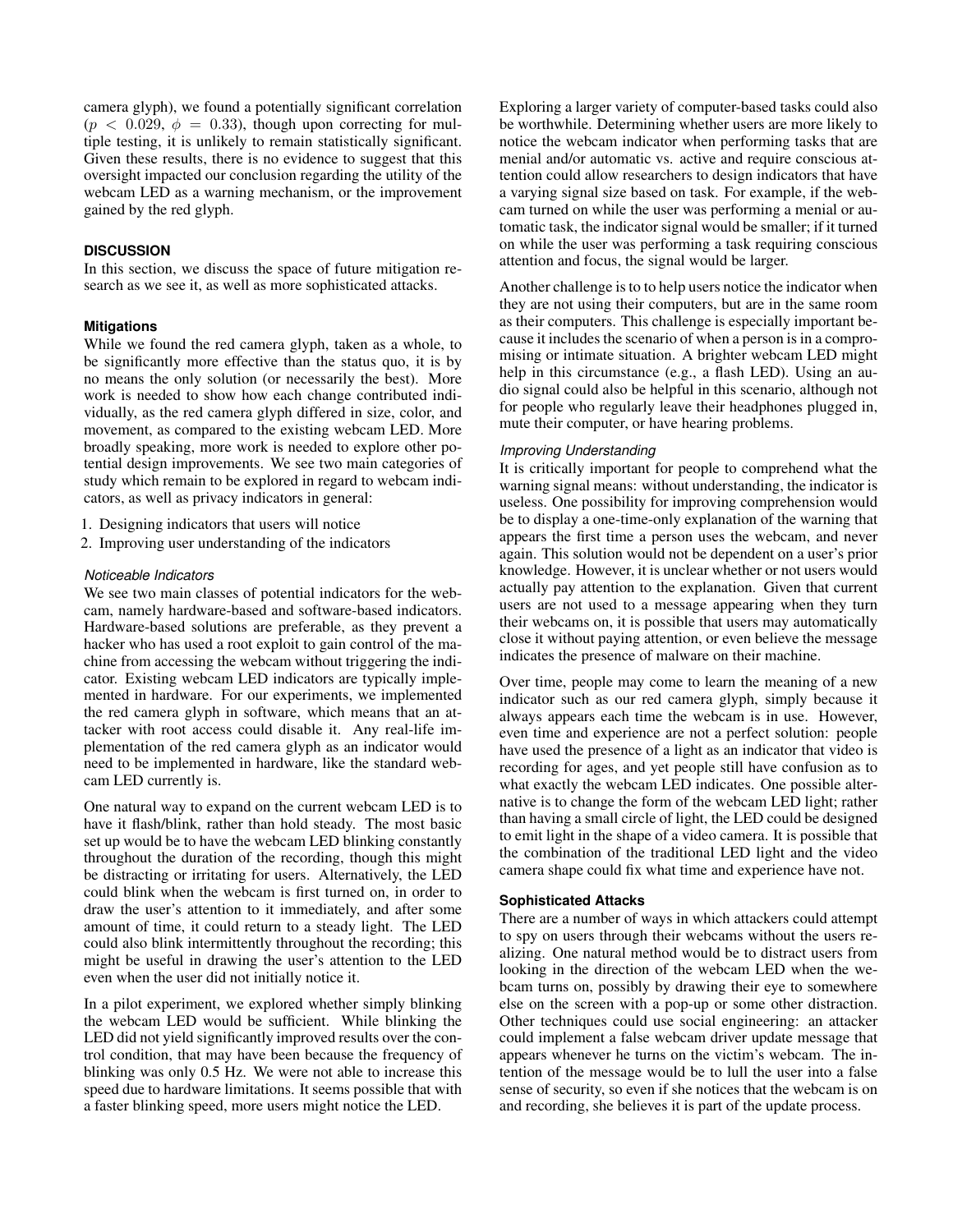Attackers could also use other features to infer when users are away from their computers, and are less likely to notice the webcam LED turning on. In the most trivial scenario, an attacker could wait until there is no activity on the computer to turn the webcam on. This could get more complex: a clever attacker could learn his victim's schedule and habits of computer usage to learn the optimal time to turn the webcam on.

An attacker could potentially pick up this kind of information by remotely turning on the microphone. This sensor currently has absolutely no indicator for when it is turned on. This is a very serious concern, given the security and privacy implications of a malicious attacker listening in on a user's daily life and activities.

## **CONCLUSION**

We demonstrated that the current webcam LED is not effective as an indicator to communicate when the webcam is recording. We created our own indicator which significantly improved the rate at which participants noticed it, both during computer-based tasks and for non-computer-based tasks, without significantly decreasing their understanding. We analyzed our participants' previous experience with the webcam on their personal computer/laptop turning on unexpectedly, finding that this previous experience inversely correlated to noticing the webcam LED in our experiments. Based on our experimental results, we offer an initial step towards designing better webcam indicators for user. Finally, we outline the space of future mitigation research as we see it, to make sure users both notice and understand future privacy indicators.

## **ACKNOWLEDGEMENTS**

This work was supported by the Intel Science and Technology Center for Secure Computing (ISTC-SC), NSF under award CNS-1318680, and AFOSR under MURI award FA9550-12- 1-0040. We would like to thank Vitaly Dubnovitsky for assistance implementing the webcam glyph.

## <span id="page-8-7"></span>**REFERENCES**

- 1. Abowd, G. D., and Mynatt, E. D. Charting past, present, and future research in ubiquitous computing. *ACM Transactions on Computer-Human Interaction (TOCHI) 7*, 1 (2000), 29–58.
- <span id="page-8-5"></span>2. Amer, T., and Maris, J.-M. B. Signal Words and Signal Icons in Application Control and Information Technology Exception Messages-Hazard Matching and Habituation Effects. *Journal of Information Systems 21*, 2 (2007), 1–25.
- <span id="page-8-2"></span>3. Anderson, N. How an Omniscient Internet "Sextortionist" Ruined the Lives of Teen girls. **[http://arstechnica.com/tech-policy/2011/09/how](http://arstechnica.com/tech-policy/2011/09/how-an-omniscient-internet-sextortionist-ruined-lives/)[an-omniscient-internet-sextortionist-ruined](http://arstechnica.com/tech-policy/2011/09/how-an-omniscient-internet-sextortionist-ruined-lives/)[lives/](http://arstechnica.com/tech-policy/2011/09/how-an-omniscient-internet-sextortionist-ruined-lives/)**, September 7 2011. Accessed: September 6, 2014.
- <span id="page-8-1"></span>4. Anderson, N. Meet the Men Who Spy on Women through Their Webcams. **[http://arstechnica.com/tech-policy/2013/03/rat](http://arstechnica.com/tech-policy/2013/03/rat-breeders-meet-the-men-who-spy-on-women-through-their-webcams/)[breeders-meet-the-men-who-spy-on-women-](http://arstechnica.com/tech-policy/2013/03/rat-breeders-meet-the-men-who-spy-on-women-through-their-webcams/)**

**[through-their-webcams/](http://arstechnica.com/tech-policy/2013/03/rat-breeders-meet-the-men-who-spy-on-women-through-their-webcams/)**, March 10 2013. Accessed: September 5, 2014.

- <span id="page-8-13"></span>5. Anliker, U., Lukowicz, P., Troester, G., Schwartz, S. J., and DeVaul, R. W. The WearARM: Modular, High Performance, Low Power Computing Platform Designed for Integration into Everyday Clothing. In *Wearable Computers, 2001. Proceedings. Fifth International Symposium on*, IEEE (2001), 167–168.
- <span id="page-8-12"></span>6. Azuma, R., Baillot, Y., Behringer, R., Feiner, S., Julier, S., and MacIntyre, B. Recent Advances in Augmented Reality. *Computer Graphics and Applications, IEEE 21*, 6 (2001), 34–47.
- <span id="page-8-11"></span>7. Azuma, R. T., et al. A Survey of Augmented Reality. *Presence 6*, 4 (1997), 355–385.
- <span id="page-8-14"></span>8. Bellotti, V., and Sellen, A. Design for Privacy in Ubiquitous Computing Environments. In *Proceedings of the Third European Conference on Computer-Supported Cooperative Work 13–17 September 1993, Milan, Italy ECSCW'93*, Springer (1993), 77–92.
- <span id="page-8-3"></span>9. Brocker, M., and Checkoway, S. iSeeYou: Disabling the MacBook Webcam Indicator LED. In *Proceedings of the 23rd USENIX Security Symposium*, USENIX Association (2014).
- <span id="page-8-6"></span>10. Cannella, S., Polivy, D. J., Shin, M., Straub, C., and Tamassia, R. Secure Visualization of Authentication Information: A Case Study. In *Visual Languages and Human Centric Computing, 2004 IEEE Symposium on*, IEEE (2004), 35–37.
- <span id="page-8-10"></span>11. Chan, M., Campo, E., Estève, D., and Fourniols, J.-Y. Smart Homes—Current Features and Future Perspectives. *Maturitas 64*, 2 (2009), 90–97.
- <span id="page-8-9"></span>12. Chan, M., Estève, D., Escriba, C., and Campo, E. A Review of Smart Homes—Present State and Future Challenges. *Computer methods and programs in biomedicine 91*, 1 (2008), 55–81.
- <span id="page-8-0"></span>13. Check Point Software Technologies Ltd. Are You Being Watched Through Your Webcam? **[http://www.zonealarm.com/blog/2013/10/are-you](http://www.zonealarm.com/blog/2013/10/are-you-being-watched-through-your-webcam/)[being-watched-through-your-webcam/](http://www.zonealarm.com/blog/2013/10/are-you-being-watched-through-your-webcam/)**, October 2 2013. Accessed: September 6, 2014.
- <span id="page-8-8"></span>14. Chen, Y., and Jones, G. J. Augmenting Human Memory Using Personal Lifelogs. In *Proceedings of the 1st Augmented Human International Conference*, ACM (2010), 24.
- <span id="page-8-15"></span>15. Costanza, E., Inverso, S. A., Pavlov, E., Allen, R., and Maes, P. Eye-q: Eyeglass Peripheral Display for Subtle Intimate Notifications. In *Proceedings of the 8th conference on Human-computer interaction with mobile devices and services*, ACM (2006), 211–218.
- <span id="page-8-4"></span>16. Cranor, L. F. What Do They Indicate?: Evaluating Security and Privacy Indicators. *Interactions 13*, 3 (2006), 45–47.